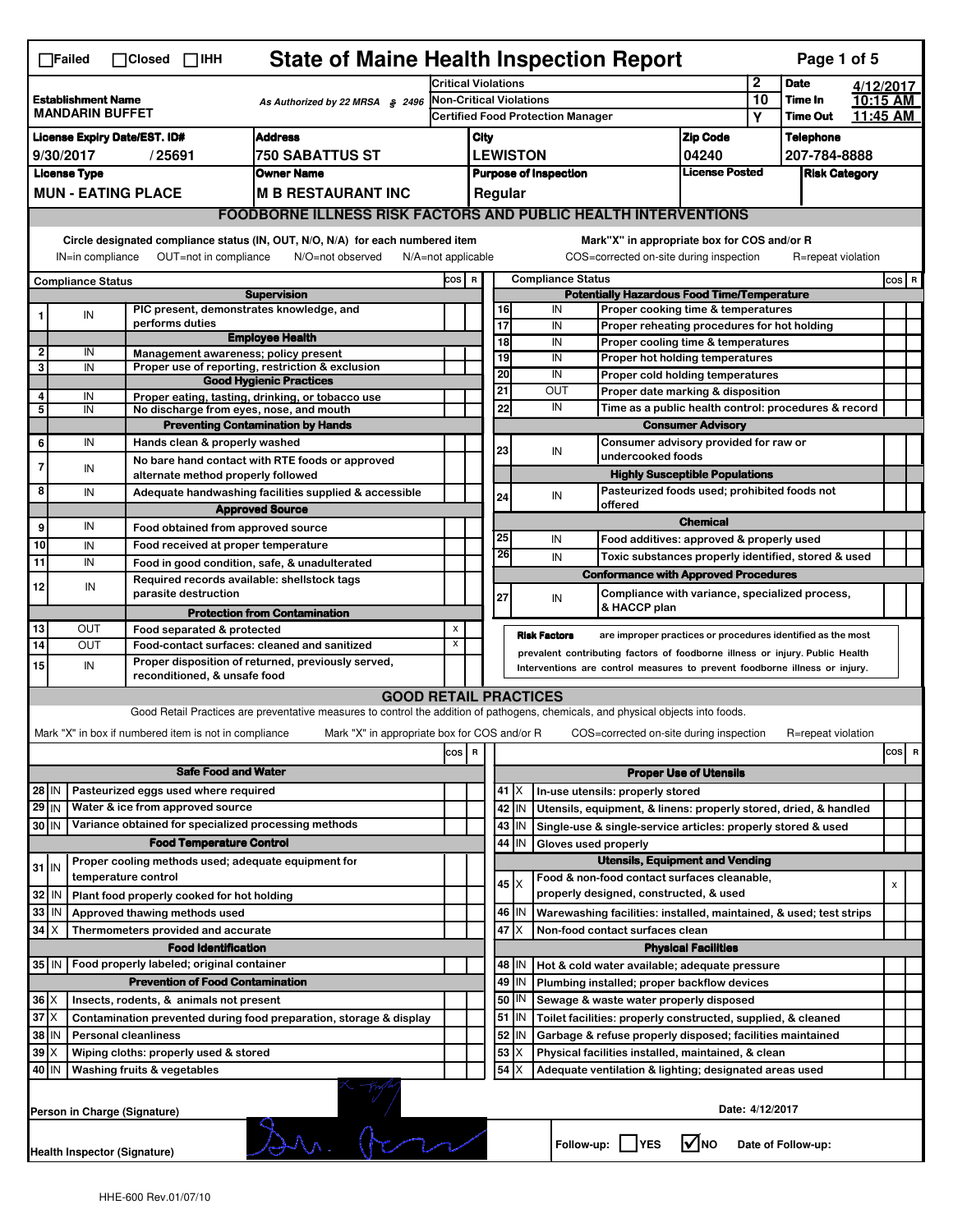|                                                                                                 |                    |    | <b>State of Maine Health Inspection Report</b> |                |                   | Page 2 of 5                      |
|-------------------------------------------------------------------------------------------------|--------------------|----|------------------------------------------------|----------------|-------------------|----------------------------------|
| <b>Establishment Name</b><br><b>MANDARIN BUFFET</b>                                             |                    |    | As Authorized by 22 MRSA                       | Date 4/12/2017 |                   |                                  |
| <b>Address</b><br>License Expiry Date/EST. ID#<br><b>750 SABATTUS ST</b><br>9/30/2017<br>/25691 |                    |    | City / State<br><b>LEWISTON</b>                | /ME            | Zip Code<br>04240 | <b>Telephone</b><br>207-784-8888 |
|                                                                                                 |                    |    | <b>Temperature Observations</b>                |                |                   |                                  |
| Location                                                                                        | <b>Temperature</b> |    |                                                | <b>Notes</b>   |                   |                                  |
| hot water                                                                                       | 110 plus           |    |                                                |                |                   |                                  |
| stuff mushrooms                                                                                 | 165                |    |                                                |                |                   |                                  |
| raw fish                                                                                        | 41                 |    |                                                |                |                   |                                  |
| rice                                                                                            | 135                | hh |                                                |                |                   |                                  |
| wine                                                                                            | 40                 |    |                                                |                |                   |                                  |
| food on buffet                                                                                  | 135 plus           |    |                                                |                |                   |                                  |
| walk-in cooler                                                                                  | 38                 |    |                                                |                |                   |                                  |

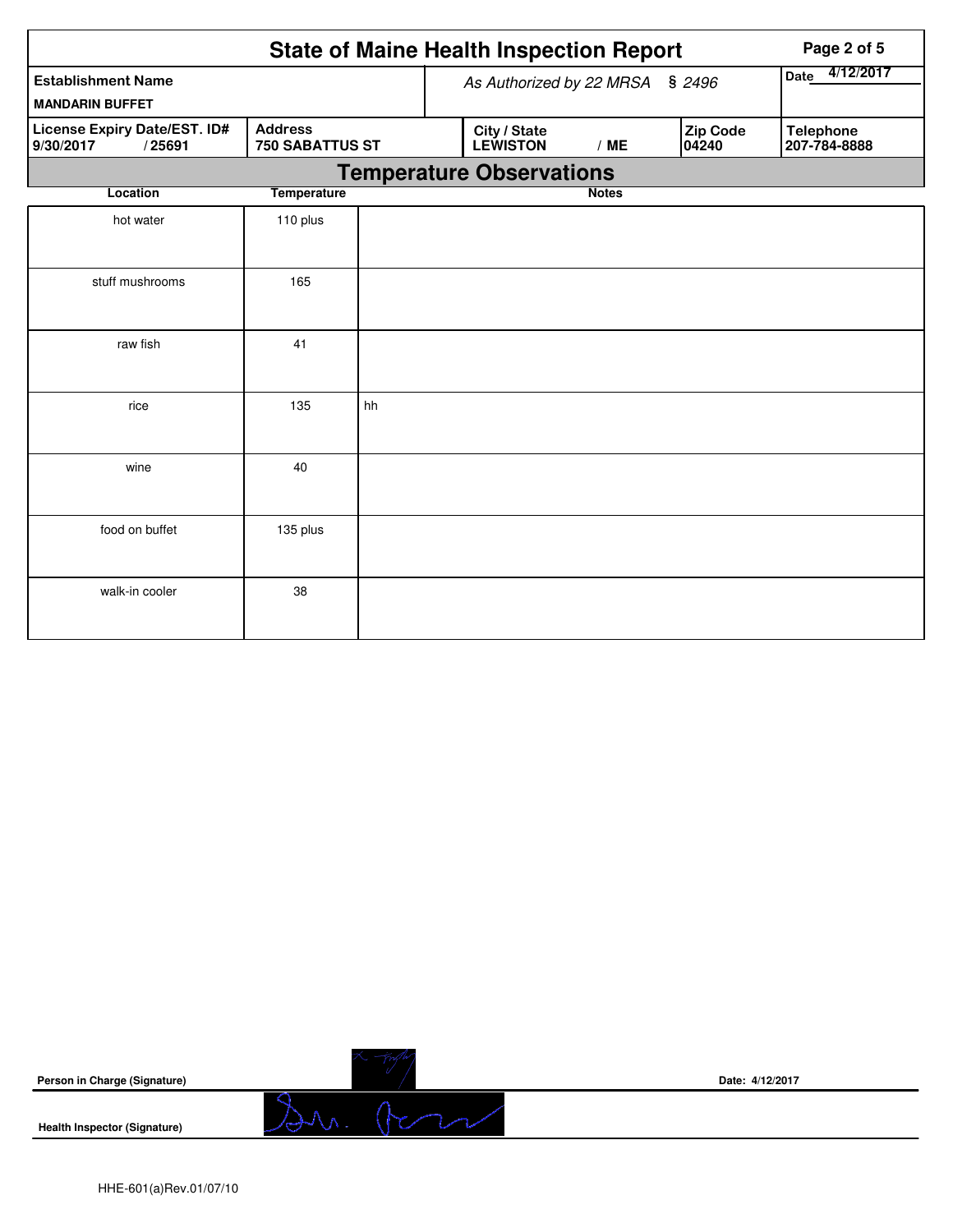|                                                                                                                                             | Page 3 of 5                                                                                              |                                        |    |                          |                   |
|---------------------------------------------------------------------------------------------------------------------------------------------|----------------------------------------------------------------------------------------------------------|----------------------------------------|----|--------------------------|-------------------|
| <b>Establishment Name</b>                                                                                                                   |                                                                                                          |                                        |    |                          | 4/12/2017<br>Date |
| <b>MANDARIN BUFFET</b>                                                                                                                      |                                                                                                          |                                        |    |                          |                   |
| License Expiry Date/EST. ID#<br>9/30/2017<br>/25691                                                                                         | <b>Address</b><br><b>750 SABATTUS ST</b>                                                                 | City / State<br><b>LEWISTON</b>        | MΕ | <b>Zip Code</b><br>04240 |                   |
|                                                                                                                                             | <b>Observations and Corrective Actions</b>                                                               |                                        |    |                          |                   |
|                                                                                                                                             | Violations cited in this report must be corrected within the time frames below, or as stated in sections | 8-405.11 and 8-406.11 of the Food Code |    |                          |                   |
| 13: 3-302.11.(A).(5).(B): N: Food stored in packages, covered containers or wrappings subject to cross contamination.                       |                                                                                                          |                                        |    |                          |                   |
| INSPECTOR NOTES: food containers nesting on top of other food items walk-in cooler                                                          |                                                                                                          |                                        |    |                          |                   |
| 14: 4-601.11.(A): C: Equipment food-contact surfaces and utensils are not clean to sight and touch.                                         |                                                                                                          |                                        |    |                          |                   |
| INSPECTOR NOTES: knives stored away dity cos                                                                                                |                                                                                                          |                                        |    |                          |                   |
| 21: 3-501.17.(D): C: Date marking system used at the Eating Establishment does not meet the criteria list in code.                          |                                                                                                          |                                        |    |                          |                   |
| <b>INSPECTOR NOTES: food items not date marked must date mark</b>                                                                           |                                                                                                          |                                        |    |                          |                   |
| 34: 4-302.12.(A): N: Inadequate number of food temperature measuring devices provided.                                                      |                                                                                                          |                                        |    |                          |                   |
| <b>INSPECTOR NOTES: thermometers needed all refrigeration units</b>                                                                         |                                                                                                          |                                        |    |                          |                   |
| 36: 6-202.13: N: Insect control devices are improperly designed and constructed / located.                                                  |                                                                                                          |                                        |    |                          |                   |
| INSPECTOR NOTES: screen door have gap--also windows were open with no screens                                                               |                                                                                                          |                                        |    |                          |                   |
| 37: 3-305.11: N: Food not protected from contamination during storage.                                                                      |                                                                                                          |                                        |    |                          |                   |
| INSPECTOR NOTES: food containers on floor-must be six inches off the floor                                                                  |                                                                                                          |                                        |    |                          |                   |
| 39: 3-304.14.(B).(1): N: Wiping cloths used for wiping counters and other equipment surfaces not held between uses in a chemical sanitizer. |                                                                                                          |                                        |    |                          |                   |
| <b>INSPECTOR NOTES: wet cloths must be in sanitizer buckets</b>                                                                             |                                                                                                          |                                        |    |                          |                   |
| 41: 3-304.12: N: Improper between-use storage of in-use utensils.                                                                           |                                                                                                          |                                        |    |                          |                   |
| INSPECTOR NOTES: need scoops with handles in storage containers                                                                             |                                                                                                          |                                        |    |                          |                   |
| 45: 4-202.15: N: Can openers improperly designed and constructed.                                                                           |                                                                                                          |                                        |    |                          |                   |
| INSPECTOR NOTES: dirty --needs cleaning                                                                                                     |                                                                                                          |                                        |    |                          |                   |
| 47: 4-602.13: N: Non-food contact surfaces are not cleaned at a frequency necessary to preclude accumulation of soil residues.              |                                                                                                          |                                        |    |                          |                   |
| <b>INSPECTOR NOTES: clean coolers</b>                                                                                                       |                                                                                                          |                                        |    |                          |                   |
| 53: 6-501.12: N: The physical facilities are not clean.                                                                                     |                                                                                                          |                                        |    |                          |                   |
| INSPECTOR NOTES: dirty-clean all floors and walls in back of equipmentr                                                                     |                                                                                                          |                                        |    |                          |                   |
|                                                                                                                                             |                                                                                                          |                                        |    |                          |                   |
|                                                                                                                                             |                                                                                                          |                                        |    |                          |                   |
| Person in Charge (Signature)                                                                                                                |                                                                                                          |                                        |    | Date: 4/12/2017          |                   |
| <b>Health Inspector (Signature)</b>                                                                                                         |                                                                                                          |                                        |    |                          |                   |
|                                                                                                                                             |                                                                                                          |                                        |    |                          |                   |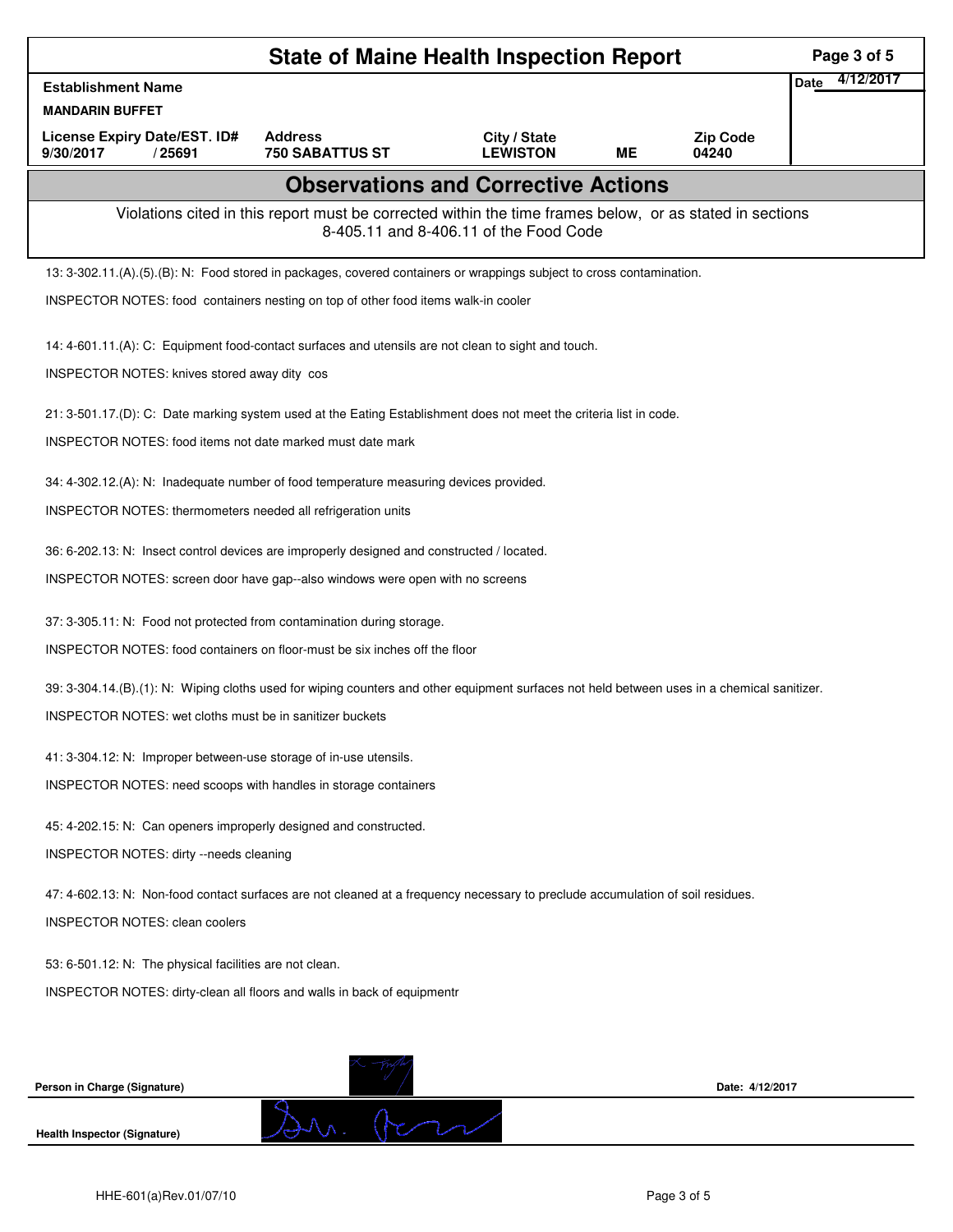|                                                                                                                                                    | Page 4 of 5            |                 |           |                 |                   |  |  |  |  |  |
|----------------------------------------------------------------------------------------------------------------------------------------------------|------------------------|-----------------|-----------|-----------------|-------------------|--|--|--|--|--|
| <b>Establishment Name</b><br><b>MANDARIN BUFFET</b><br>License Expiry Date/EST. ID#                                                                | <b>Address</b>         | City / State    |           | <b>Zip Code</b> | 4/12/2017<br>Date |  |  |  |  |  |
| 9/30/2017<br>/25691                                                                                                                                | <b>750 SABATTUS ST</b> | <b>LEWISTON</b> | <b>ME</b> | 04240           |                   |  |  |  |  |  |
| <b>Observations and Corrective Actions</b>                                                                                                         |                        |                 |           |                 |                   |  |  |  |  |  |
| Violations cited in this report must be corrected within the time frames below, or as stated in sections<br>8-405.11 and 8-406.11 of the Food Code |                        |                 |           |                 |                   |  |  |  |  |  |

54: 6-501.14.(A): N: Ventilation not clean.

INSPECTOR NOTES: dirty cleaning needed